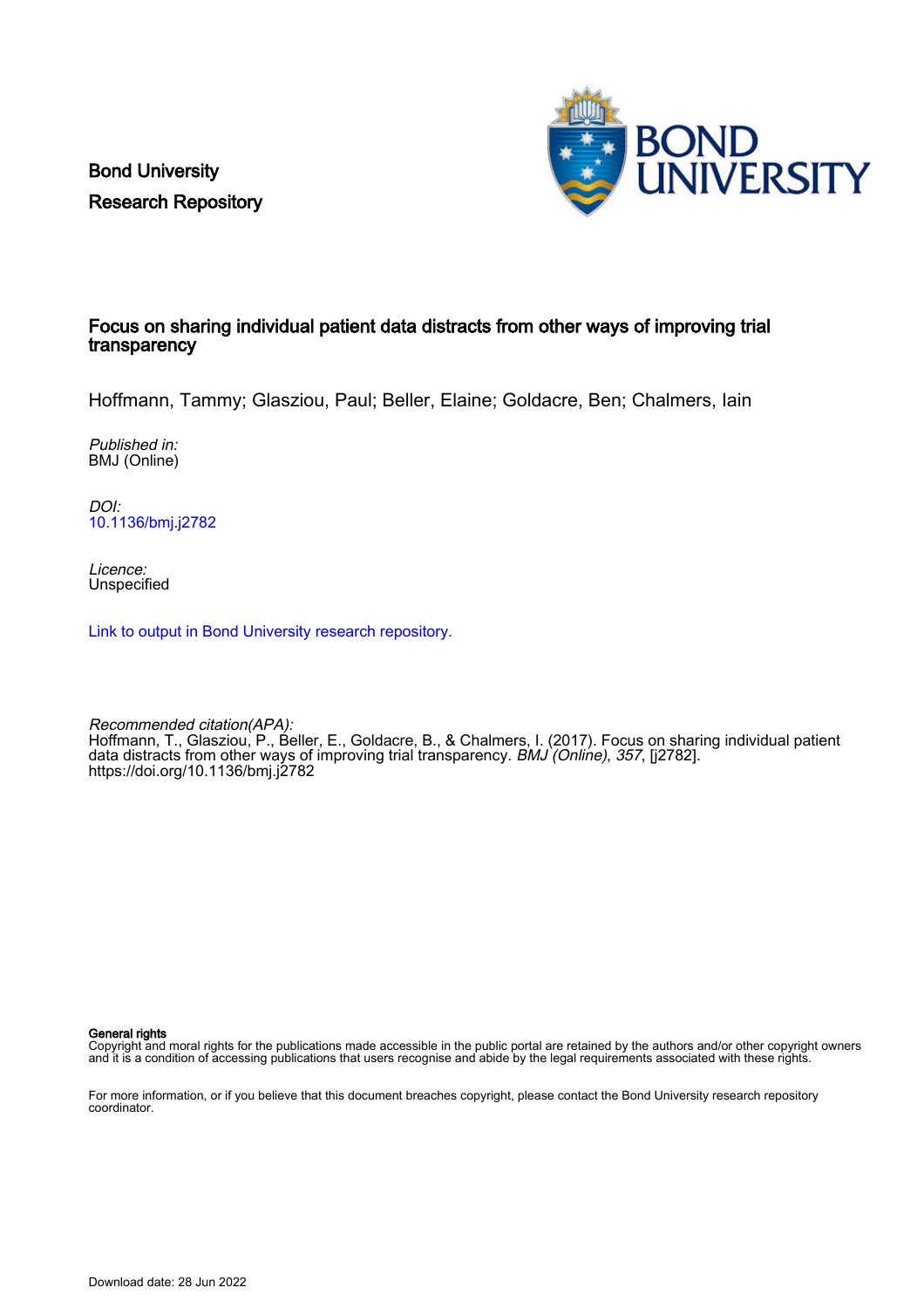**Is the focus on Individual Patient Data sharing a distraction from other ways of increasing trial transparency?** *Focusing on making IPD available is not a cost-effective way of increasing trial transparency.*

Tammy Hoffmann PhD<sup>1</sup> Paul Glasziou PhD<sup>1</sup> Elaine Beller MAppStat<sup>1</sup> Ben Goldacre MRCPsych<sup>2</sup> Iain Chalmers DSc<sup>3</sup>

<sup>1</sup> Centre for Research in Evidence-Based Practice, Faculty of Health Sciences and Medicine, Bond University, Gold Coast, Australia <sup>2</sup> Centre for Evidence-Based Medicine, University of Oxford, UK 3 James Lind Initiative, Oxford, UK

# *Corresponding author:*

Prof Tammy Hoffmann, Centre for Research in Evidence-Based Practice, Faculty of Health Sciences and Medicine, Bond University, Gold Coast, Australia. [thoffmann@bond.edu.au](mailto:thoffmann@bond.edu.au) Tel: +61 7 5595 5522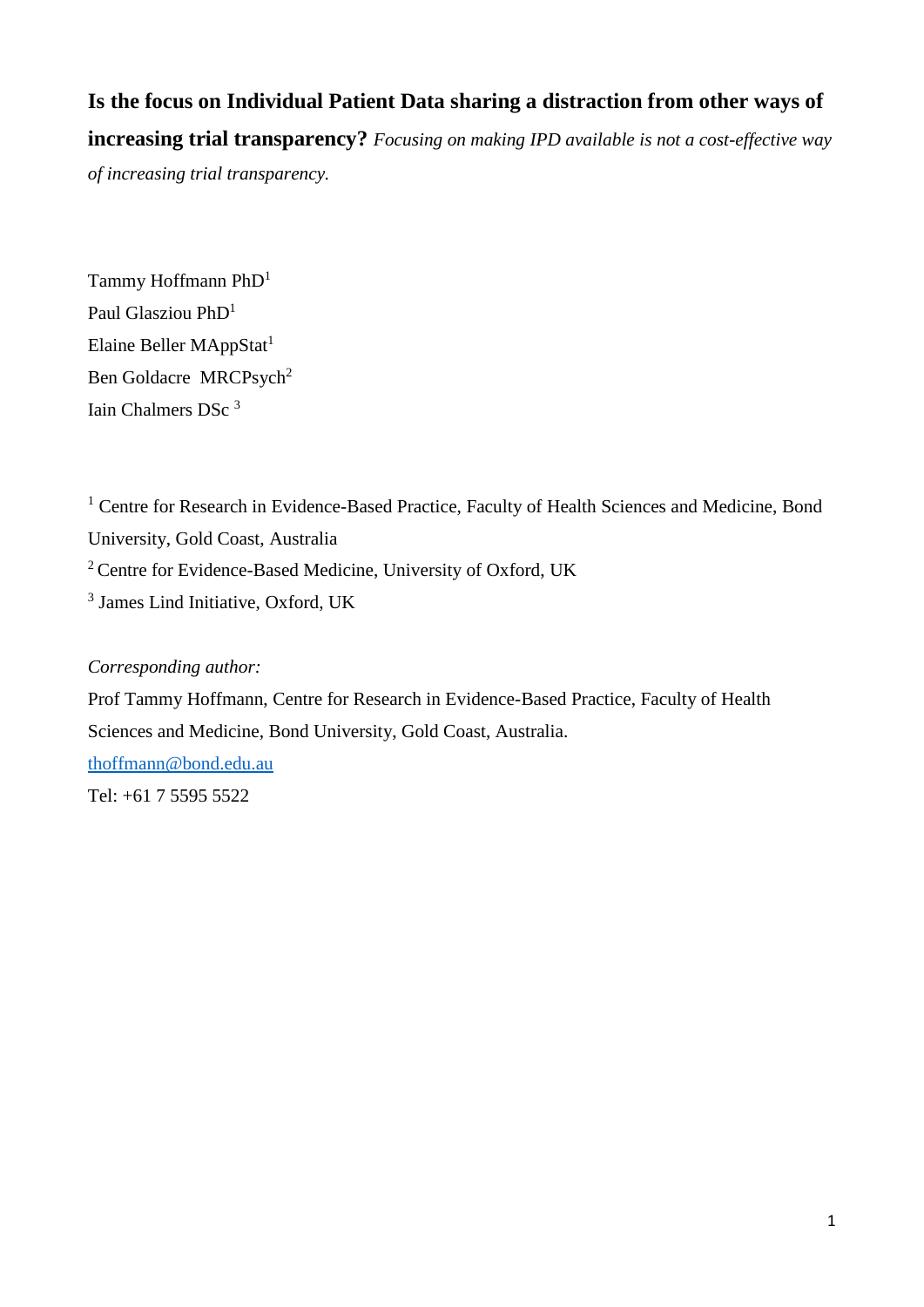## **Introduction**

The International Committee of Medical Journal Editors (ICMJE) has issued the latest of a series of calls promoting the sharing of individual patient data (IPD) from randomised trials. <sup>1</sup> Valuable as IPD sharing can be, 2 discussion about it has hijacked the broader conversation about data sharing and trial transparency. Numerous prominent editorials and commentaries have discussed data sharing passionately,<sup>3–5</sup> however the debate is mostly focused on IPD. For example, we analysed all 76 articles published in the six leading general medical journals that had "data" and "sharing" in their title and were about clinical trials. In 64 (84%) articles, the content was focussed on IPD and did not mention any of the other components of trial transparency (see eAppendix 1). While trial transparency is a major impetus of data sharing, sharing just IPD does not achieve this. Trial transparency requires a data sharing 'package', which begins with trial registration and contains other elements such as protocols, summary results, and trial materials.

Because IPD considerations have dominated the trial transparency agenda, much discussion has focused on the complexities and practical problems associated with IPD sharing and the processes and systems needed for responsible data sharing.<sup>5–8</sup> However, many of the data sharing activities that are needed for trial transparency are not complex. We believe that trying to solve the complex issues around IPD availability should not eclipse or distract from a more pressing problem: the unavailability of even summary data and protocols from *all* controlled trials. Current estimates are that around 85% of research is avoidably "wasted" due to design flaws, poor conduct, nonpublication, and poor reporting.<sup>9</sup> Focusing efforts and attention on making IPD accessible might paradoxically exacerbate this waste in research. We examine simpler and more cost-efficient activities that should be prioritised. These are summarised in Figure 1, and expand upon a previously-published trial reporting system.<sup>10</sup>

#### **Priorities**

## **1.** *Prospective trial registration*

About one in two trials is never published.<sup>11</sup> In 2005 the ICMJE introduced prospective registration as an attempt to minimise selective reporting. However many trials are still not prospectively registered, even those published in high-impact journals,<sup>12</sup> and fewer than half of the journals that publish reports of trials enforce this requirement.<sup>13</sup> As well as the problems of selective publication of trials and outcomes, unregistered trials, or those registered after the completion date, tend to yield larger estimates of treatment effects than those registered prior to completion.<sup>14</sup>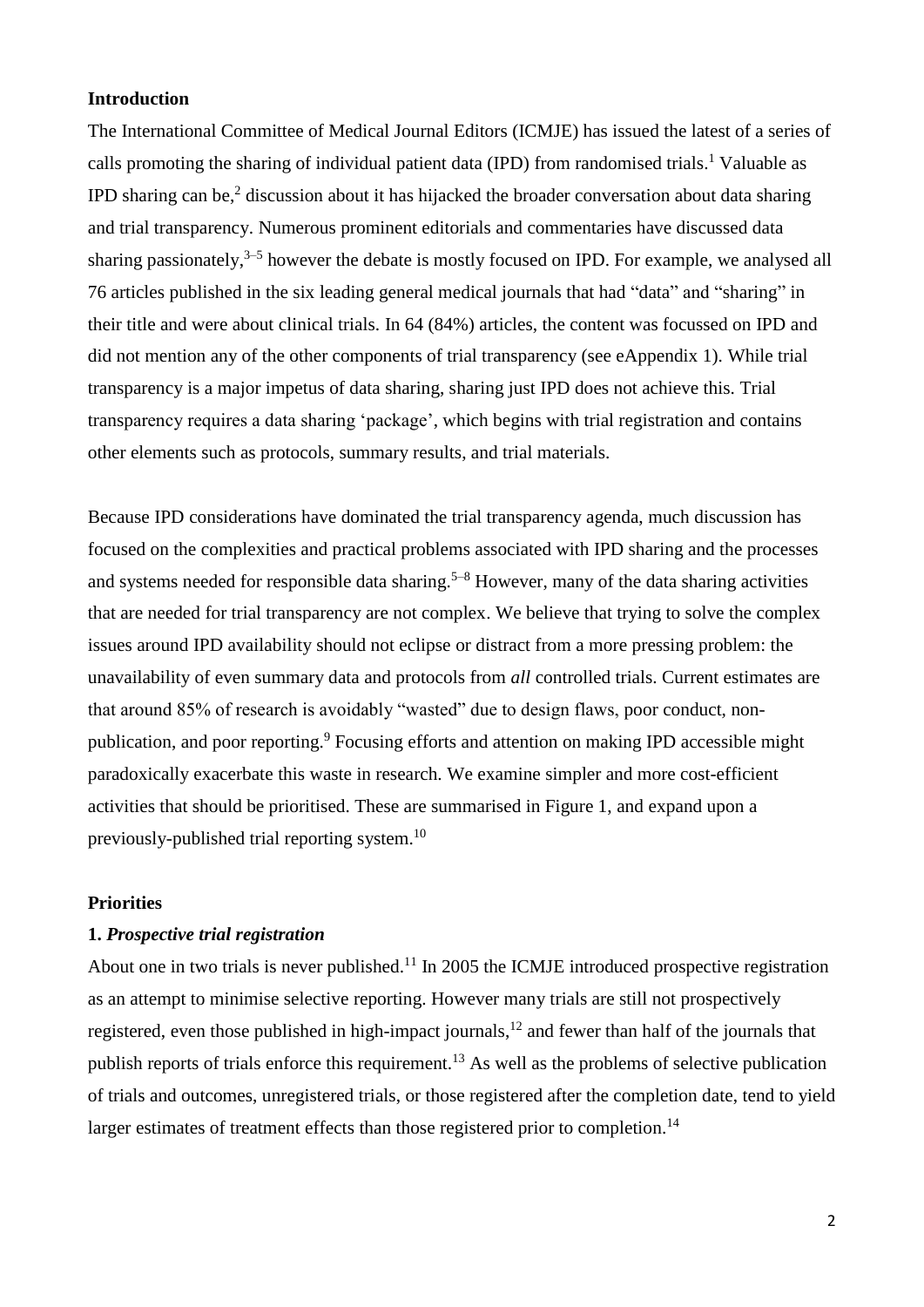Trial registration is simple and inexpensive, and uses existing systems, such as ClinicalTrials.gov. The AllTrials campaign has been championing trial registration for all trials, as well as calling for summary results, and a full report (full methods, analyses, and results) to be publicly available, but the campaign has stated explicitly "We do not call for individual patient data to be made publicly available".<sup>15</sup> The campaign has also highlighted ways in which trial registration could be improved. Although the World Health Organisation has fostered the development of an international standard for Trial Registration Data,<sup>16</sup> minimum requirements are neither sufficient nor enforced.

#### **2.** *Summary results reported*

In 2007, ClinicalTrials.gov began requiring, as part of the Food and Drug Administration Amendments Act (FDAAA) that summary results of certain categories of trials (for example, trials of currently approved medicines, with at least one site in the United States (US), or conducted as part of a marketing approval application) be submitted within 12 months of the completion of data collection, whether or not the trial had been formally published in a journal. The information required includes tabular summaries of participant flow, baseline characteristics, pre-specified outcome measure values and adverse events by study arm or comparison group, and statistical analyses. However, subsequent audits have revealed poor attention to these requirements, with only about one trial in five complying.<sup>17</sup> Furthermore, although the US Food and Drug Administration is entitled to impose fines of \$10,000 a day for non-compliance, penalties have never been levied. In September 2016, partly in response to low compliance and to remove ambiguity about the requirements, a final rule to the earlier FDAAA was announced.<sup>18</sup> At the same time, the US National Institutes of Health (NIH) issued a policy requiring all NIH-funded trials (including of interventions that are not covered by the FDAAA requirements, such as non-drug interventions) to submit registration and summary results to ClinicalTrials.gov. Compliance with this NIH policy and clarification of the FDAAA rule will need evaluation.

Posting a summary of trial results enables key information to be publicly and promptly available, including to those endeavouring to keep systematic reviews up to date. Indeed, information on participant flow, efficacy, and adverse events in trials is reported more promptly and in a higher proportion of trials in trial registries than in most reports published in journals.<sup>19,20</sup> It is reasonably simple to do, requires a similar format to that required for publication in a journal article, can utilise existing platforms, and is not regarded as prior publication by the ICMJE. Pfizer has estimated that it takes between 5 and 60 hours of person-time to post a summary of the results of a completed trial to ClinicalTrials.gov.<sup>21</sup> Assuming an average of 40 hours at \$50 per hour, the cost per trial would be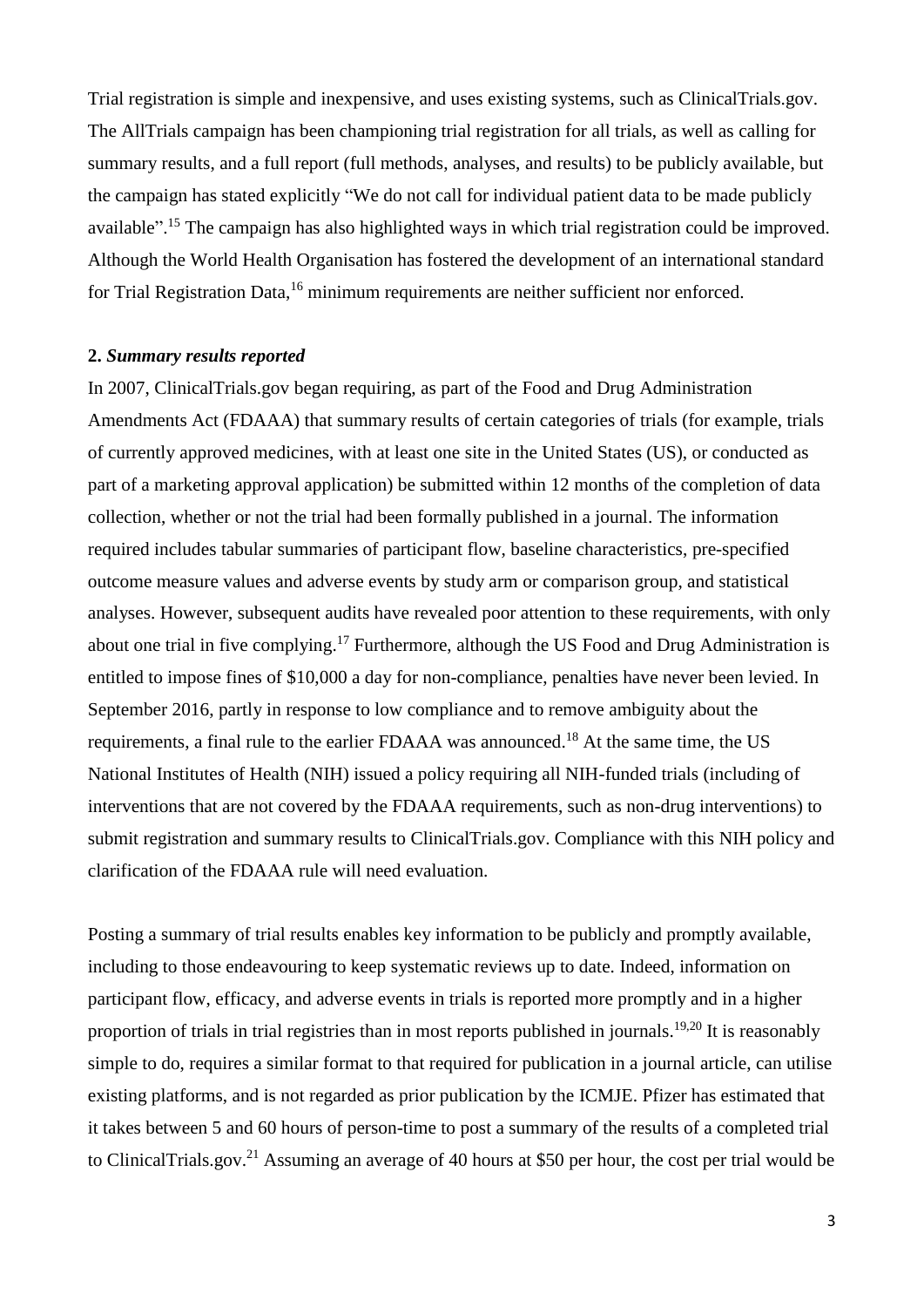about US\$2,000. This is a trivial sum in the context of cost estimates of US\$42,000 *per participant* for running a trial. $^{22}$ 

Despite the benefits to trial transparency and the comparatively small time investment, ClinicalTrials.gov is currently the only public registry that has data fields to accept summary results for any registered trial. The European Clinical Trials Database also began requiring summary results in July 2014, but only accepts results of trials of drugs that are within the regulatory scope of the European Medicines Agency. It is too early to assess compliance with this requirement.

### **3.** *Trial protocol available*

The minimum details currently required by trial registries are insufficient to enable confident interpretation and use of trial results in clinical practice. Good trial protocols facilitate full reporting and proper conduct of trials,  $2<sup>3</sup>$  however, they are not publicly available for most trials.

Inclusion of protocols in trial registries would be ideal, but this is currently rare. New regulations in the  $US<sup>24</sup>$  require that those conducting trials of drugs and devices (but not other non-drug interventions) submit a copy of the protocol and statistical analysis plan for public posting. Although this requirement is a welcome development, it only applies to a proportion of the world's trials and it remains to be seen whether it will be enforced. Some registries allow protocols to be uploaded as PDFs (for example, the ISRCTN registry, and from June 2017, ClinicalTrials.gov will allow protocols in English), and others allow links to protocols published in journals or posted on other sites (for example, those for trials funded through the NIHR Health Technology Assessment Programme), but most registries do not offer either of these options.

#### **4.** *Other trial materials*

There are many trial materials that are important for interpreting, using, and replicating trials, however this information is rarely included in publications or otherwise made public. This includes: patient and investigator information (such as consent forms and trial information sheets), statistical analysis plans, blank case report forms, and reproducible descriptions of measurements and interventions. While ideally these materials should be included in protocols, they usually are not. Additionally, after the protocol is complete and the trial has commenced, modifications can occur to some of this information (such as intervention details and data analysis plans) and these modifications and updated materials should be available.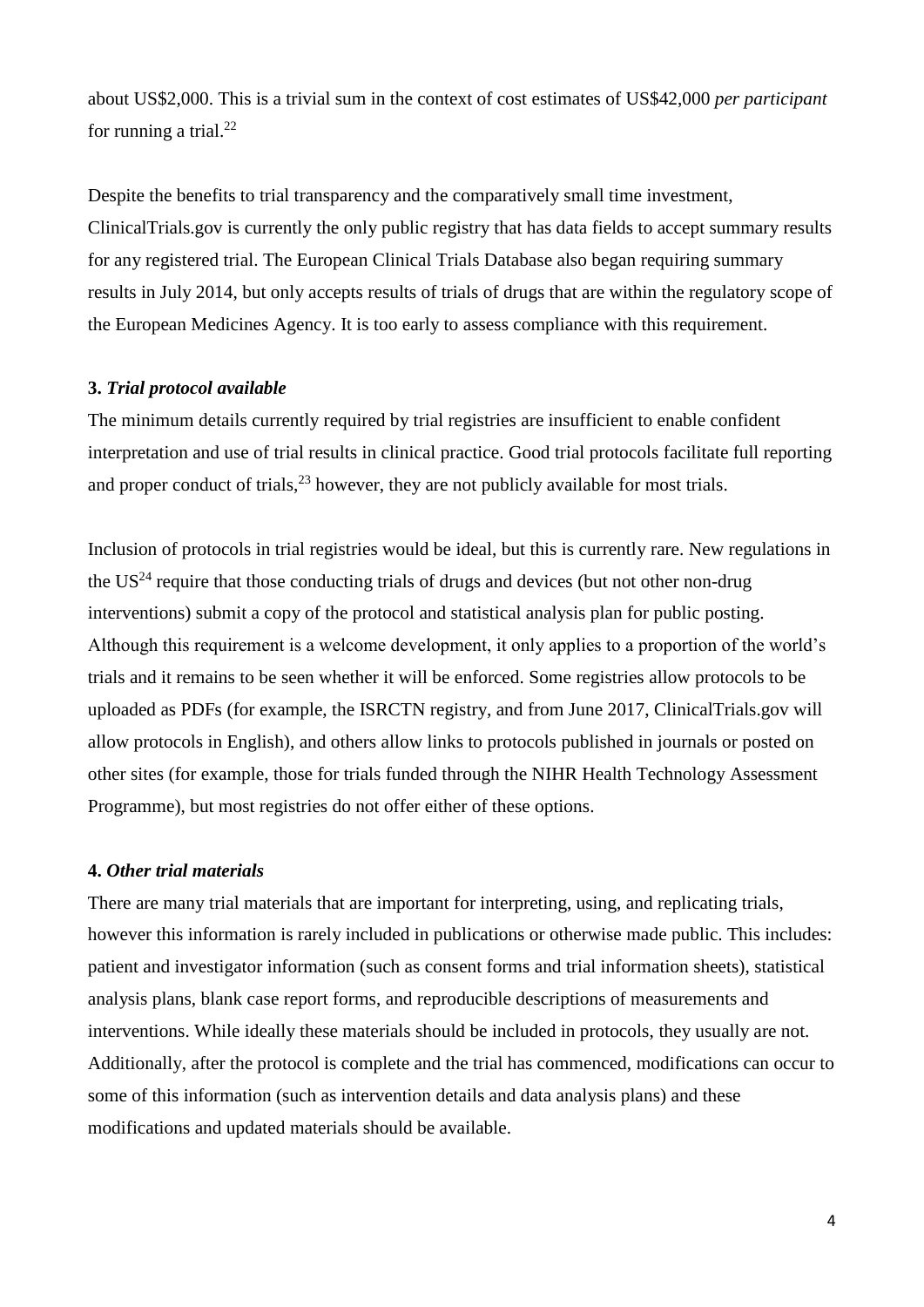As an example of the consequences of missing trial materials, consider adequate descriptions of the interventions assessed in trials. Without full details, interventions shown to be useful cannot be taken up by health professionals, patients, other researchers, and policy makers. <sup>15</sup> Most analyses have found that over half of the studies examined have incomplete intervention descriptions (with intervention materials the most frequently missing component),  $26.27$  and these and other trial materials are generally hard to access, even on request.<sup>26,28</sup> The result is that studies supported by the public and to which patients have contributed are unusable and not replicable by others, with the entire trial investment becoming a sunk-cost. Another example of why access to other types of trial materials can be important is the need for transparency of consent forms and patient information sheets when participants who are assigned to control groups appear to have received care below accepted standards.

Initiatives to improve access to additional materials have included guidance on descriptions of interventions<sup>25</sup> and public sharing platforms to facilitate sharing of trial materials,<sup>29</sup> but these developments have not yet received mainstream support. As with summary results, trial materials should be publicly available after trial completion, yet discussion is needed to agree how to achieve this. Many registries do not accept PDF uploads, only some registries allow web links to be provided, most trials do not have websites, and links to journal online supplementary materials and other websites are too often unreliable.

# **Clinical Study Reports**

For some trials (usually for interventions which require regulation or licensing), clinical study reports (CSR) are produced as the full trial report. CSRs contain many of the other elements of the trial transparency 'package' that have been described in this article (such as detailed protocols, statistical analysis plans, and efficacy and safety evaluations).<sup>30</sup> As such, where CSRs exist, they can make an important contribution towards trial transparency and should be made publicly available, even if it is without the IPD that they sometimes contain.

### **All trials for any and** *all* **interventions**

Calls to improve access to trial data tend to focus on drug, biologic, and medical device trials, probably because regulatory approval is required for these interventions. Despite views to the contrary,<sup>31</sup> these initiatives apply equally to trials of non-regulated interventions. About 40% of published reports of randomised trials are concerned with the effects of non-regulated interventions.<sup>32</sup> Furthermore, trials of non-regulated interventions (such as exercise and diet, behavioural, psychological, and physical therapies, and public health interventions) are significantly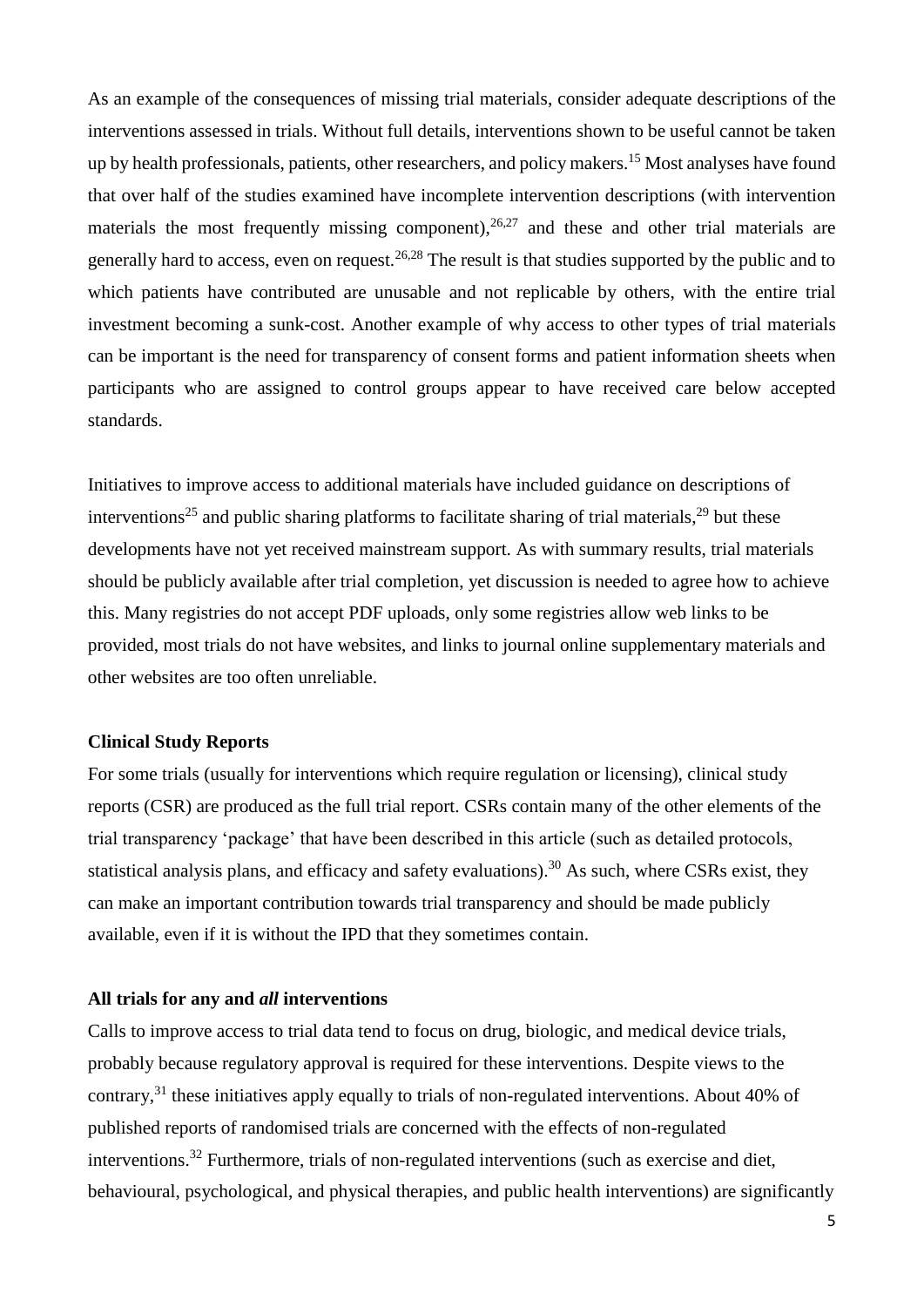less likely to be registered,<sup>12</sup> more likely to have inadequate intervention descriptions,<sup>26</sup> and are not covered by governing bodies able to require that summary results are posted. The priorities outlined in this article apply to *all* trials of *any* interventions, not only to trials of drugs, biologics, and devices.

#### **Conclusion**

We believe that calls to make IPD available are usually made to encourage transparency and enable use, reuse, and replication of research. However, these worthy objectives will not be achieved without addressing the problems stemming directly from poor documentation and reporting of research. The potential contribution of IPD will remain unrealised while so much research is poorly reported, irreplicable, and uninterpretable because of selective or deceptive reporting. Trial registries are the only currently feasible mechanism by which the priorities listed in this article can be achieved. Beyond registration of trials, all registries could create fields for summary results to be entered as ClinicalTrials.gov has. Additionally, all trialists could be required to upload protocols *and* other trial materials. This would make all trial information readily accessible in the one location, as well as enable monitoring and reporting of compliance with providing trial information.

We are strongly supportive of encouraging IPD availability and acknowledge the many examples of its demonstrable value and the efforts that various groups have already made towards enabling data sharing.<sup>7</sup> However, a more nuanced approach to increasing IPD availability may be required. For example, further work is needed to clarify what is meant by IPD and when and how different data types and different levels of granularity should be made available.<sup>10</sup>

Access to data from research is an important element in improving trials, particularly as permanent data loss occurs rapidly - at about 17% per year.<sup>33</sup> Without concurrent work on making the many other elements available, inappropriate emphasis on making IPD available may prove an expensive distraction, and even counterproductive. The priorities identified in this article all offer potentially high yield on investment – they are simple, non-controversial, require minimal changes to existing systems, and some are already required for some categories of trials. Obtaining reliable summary data for *all* trials offers greater public benefit than obtaining *all* the data for a minority of trials.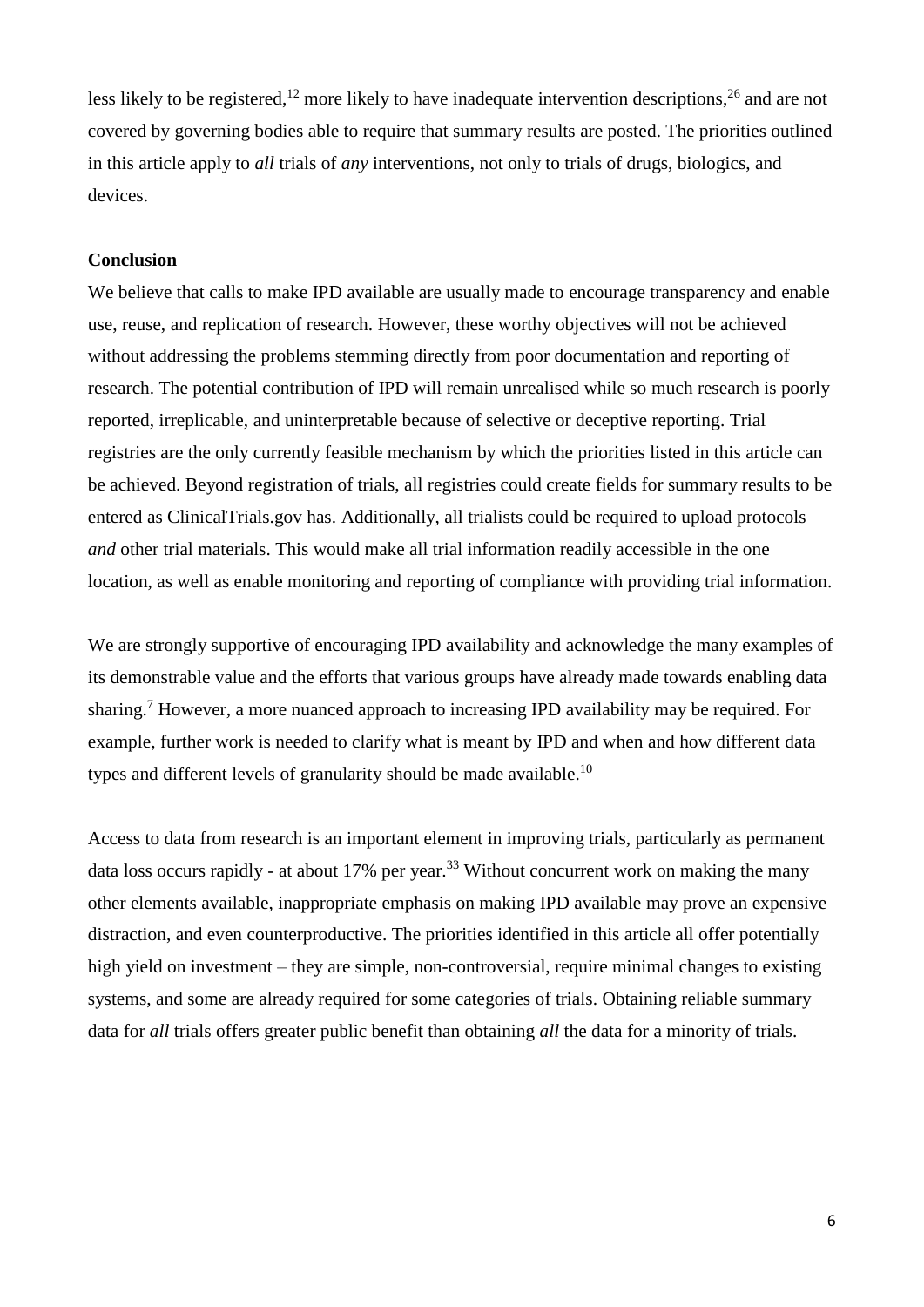## **Key Messages**

- Individual Participant Data (IPD) sharing can be valuable, but it is unhelpful to promote it at the expense of simpler and more cost-efficient measures that are part of the data sharing package and crucial to trial transparency and use.
- Priorities that are more efficient than IPD sharing include requiring and enforcing prospective trial registration, and publication of summary results, protocols, and other trial materials from *all* controlled trials.
- These priorities apply to trials of *any* intervention, not just to trials of drugs, biologics, and devices.
- Access to IPD is an important element in improving the information yield from trials, but without concurrent efforts to make the many other elements available for all trials, promoting access to IPD may prove an expensive distraction, or even counterproductive.

**Contributors and sources:** The authors of this article discussed the latest call for IPD sharing (from the ICJME) and reactions to it from various stakeholders. All of the authors have expertise in the area of minimising research waste. All authors contributed to writing and reviewing the paper. TH is guarantor of the article.

**Competing interest:** We have read and understood the BMJ Group policy on declaration of interests and declare the following interests: BG receives additional income from speaking and writing for lay audiences about problems in science, including data transparency, and is co-founder of the AllTrials campaign for greater trials transparency. The other authors have no conflicts to declare.

**Licence:** The Corresponding Author has the right to grant on behalf of all authors and does grant on behalf of all authors, a worldwide licence

(http://www.bmj.com/sites/default/files/BMJ%20Author%20Licence%20March%202013.doc) to the Publishers and its licensees in perpetuity, in all forms, formats and media (whether known now or created in the future), to i) publish, reproduce, distribute, display and store the Contribution, ii) translate the Contribution into other languages, create adaptations, reprints, include within collections and create summaries, extracts and/or, abstracts of the Contribution and convert or allow conversion into any format including without limitation audio, iii) create any other derivative work(s) based in whole or part on the on the Contribution, iv) to exploit all subsidiary rights to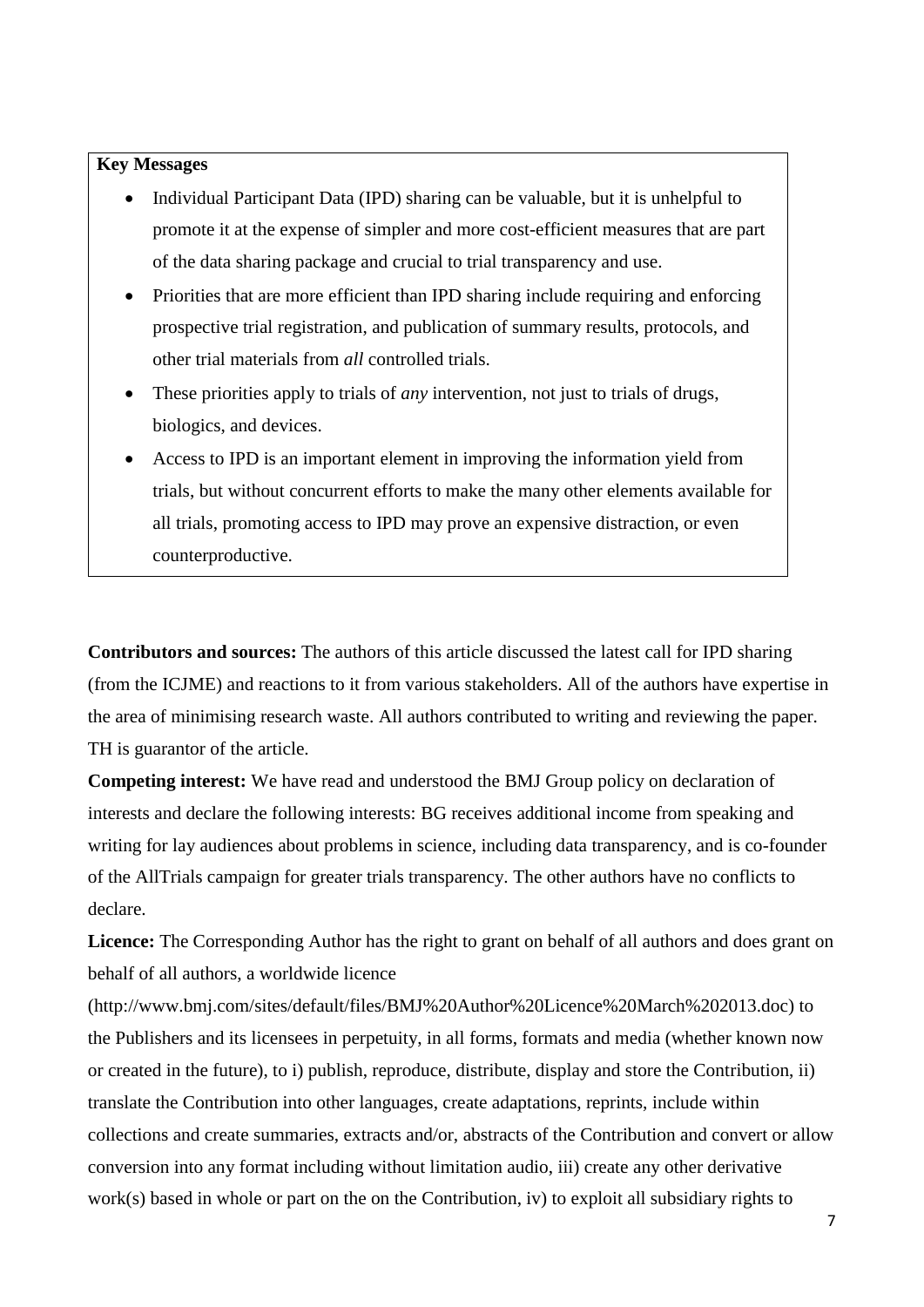exploit all subsidiary rights that currently exist or as may exist in the future in the Contribution, v) the inclusion of electronic links from the Contribution to third party material where-ever it may be located; and, vi) licence any third party to do any or all of the above. All research articles will be made available on an Open Access basis (with authors being asked to pay an open access fee—see http://www.bmj.com/about-bmj/resources-authors/forms-policies-and-checklists/copyright-openaccess-and-permission-reuse). The terms of such Open Access shall be governed by a Creative Commons licence—details as to which Creative Commons licence will apply to the research article are set out in our worldwide licence referred to above.

### **References**

- 1. Taichman DB, Backus J, Baethge C, Bauchner H, Leeuw PW De, Drazen JM, et al. Sharing clinical trial data. A proposal from the International Committee of Medical Journal Editors. *JAMA* 2016;315:467–8.
- 2. Vallance P, Chalmers I. Secure use of individual patient data from clinical trials. *Lancet* 2013;382:1073–4.
- 3. Longo DL, Drazen JM. Data sharing. *New Engl J Med* 2016;374:276–7.
- 4. Bauchner H, Golub RM, Fontanarosa PB. Data sharing: an ethical and scientific imperative. *JAMA* 2016;315:1237–9.
- 5. Strom B, Buyse M, Hughes J, Knoppers B. Data sharing Is the juice worth the squeeze? *New Engl J Med* 2016;375:1608–9.
- 6. Horton R. Offline: Data sharing why editors may have got it wrong. *Lancet* 2016;388:1143.
- 7. Rockhold F, Nisen P, Freeman A. Data sharing at a crossroads. *New Engl J Med*  2016;375:1115–7.
- 8. Rosenbaum L. Briding the data-sharing divide seeing the devil in the details, not the other camp. *New Engl J Med* 2017;doi: 10.1056/NEJMp1704482.
- 9. Chalmers I, Glasziou P. Avoidable waste in the production and reporting of research evidence. *Lancet* 2009;374:86–9.
- 10. Zarin D, Tse T. Sharing Individual Participant Data (IPD) within the context of the Trial Reporting System (TRS). *PLOS Med* 2016;13:e1001946.
- 11. Macleod MR, Michie S, Roberts I, Dirnagl U, Chalmers I, Ioannidis J, et al. Biomedical research : increasing value, reducing waste. *Lancet* 2014;383:101–4.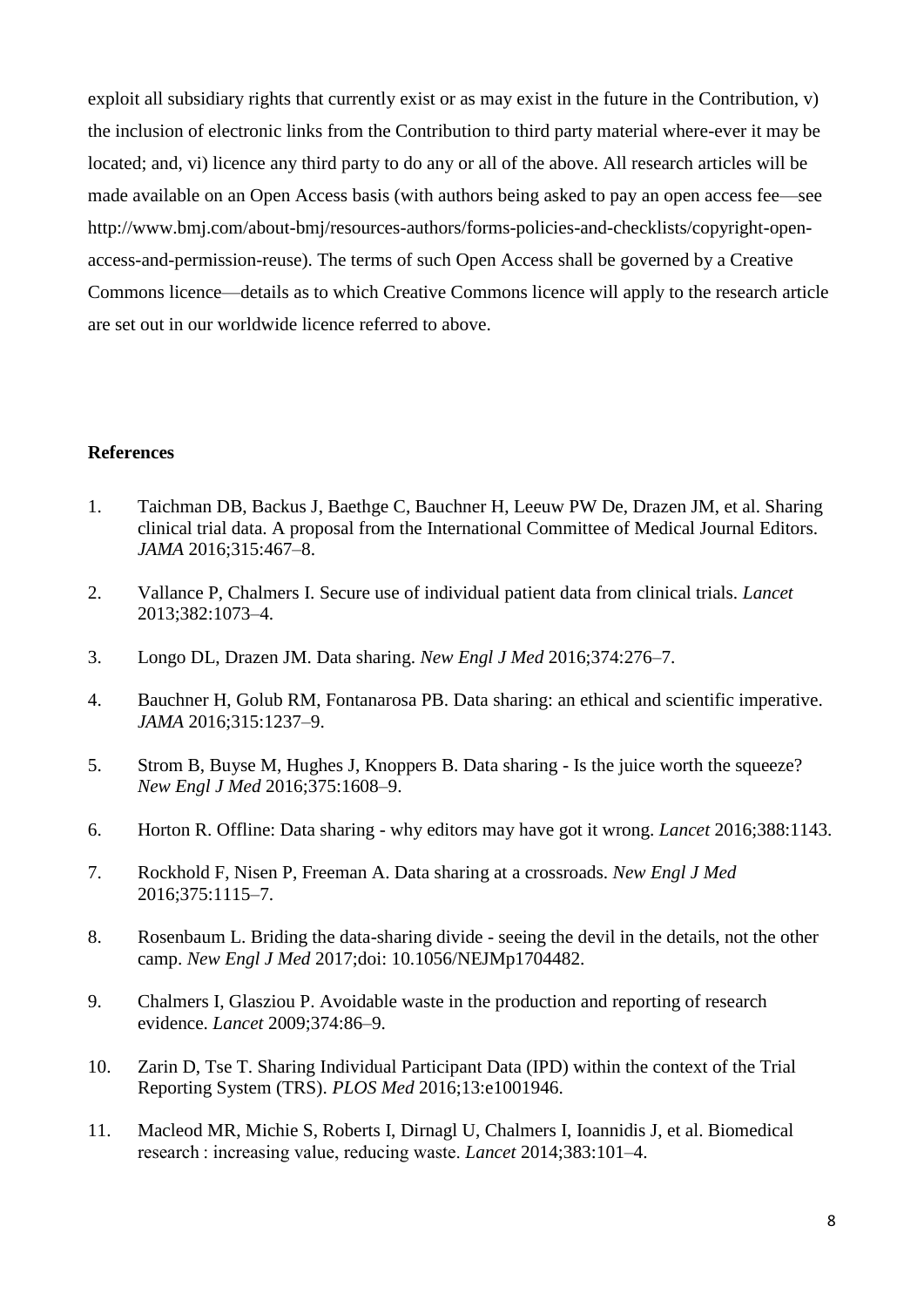- 12. Dal-Ré R, Ross JS, Marušić A. Compliance with prospective trial registration guidance remained low in high-impact journals and has implications for primary end point reporting. *J Clin Epidemiol* 2016;75:100–7.
- 13. Hooft L, Korevaar DA, Molenaar N, Bossuyt PM, Scholten RJ. Endorsement of ICMJE's clinical trial registration policy: a survey among journal editors. *Neth J Med* 2014;72:349–55.
- 14. Dechartres A, Ravaud P, Atal I, Riveros C, Boutron I. Association between trial registration and treatment effect estimates: a meta-epidemiological study. *BMC Med* 2016;14:100.
- 15. What does all trials registered and reported mean? [accessed Feb 10 2017]; available from: http://www.alltrials.net/find-out-more/all-trials/
- 16. World Health Organisation. World Health Organisation Data Set. [accessed Feb 10 2017]; available from: http://www.who.int/ictrp/network/trds/en/
- 17. Anderson ML, Chiswell K, Peterson ED, Tasneem A, Topping J, Califf RM. Compliance with results reporting at ClinicalTrials.gov. *New Engl J Med* 2015;372:1031–9.
- 18. Zarin D, Tse T, Williams R, Carr S. Trial Reporting in ClinicalTrials.gov The Final Rule. *New Engl J Med* 2016;375:1998–2004.
- 19. Tang E, Ravaud P, Riveros C, Perrodeau E, Dechartres A. Comparison of serious adverse events posted at ClinicalTrials.gov and published in corresponding journal articles. *BMC Med* 2015;13:189.
- 20. Riveros C, Dechartres A, Perrodeau E, Haneef R, Boutron I, Ravaud P. Timing and completeness of trial results posted at ClinicalTrials.gov and published in journals. *PLOS Med* 2013;10:e1001566.
- 21. Pfizer. Disclosure of clinical trial information 2009; [accessed Oct 30 2016]; available from: https://www.pfizer.com/files/research/research\_clinical\_trials/Disclosure\_ClinicalTrialsInfor mation\_030209.pdf
- 22. Batelle Technology Partnership Practice. Biopharmaceutical industry-sponsored clinical trials: impact on state economies. 2015. [accessed Feb 10 2017] Biopharmaceutical industrysponsored clinical trials: impact on state economies. Available from: http://phrmadocs.phrma.org/sites/default/files/pdf/biopharmaceutical-industry-sponsored-clinical-trialsimpact-on-state-economies.pdf
- 23. Chan A, Tetzlaff JM, Gøtzsche PC, Altman DG, Mann H, Berlin JA, et al. SPIRIT 2013 explanation and elaboration: guidance for protocols of clinical trials. *BMJ* 2013;346:e7586.
- 24. Department of Health and Human Services. Clinical trials registration and results information submission. 2016 [accessed Feb 10 2017]; Available from: https://www.federalregister.gov/documents/2016/09/21/2016-22129/clinical-trialsregistration-and-results-information-submission
- 25. Hoffmann TC, Glasziou PP, Boutron I, Milne R, Perera R, Moher D, et al. Better reporting of interventions: template for intervention description and replication (TIDieR) checklist and guide. *BMJ* 2014;348:g1687.